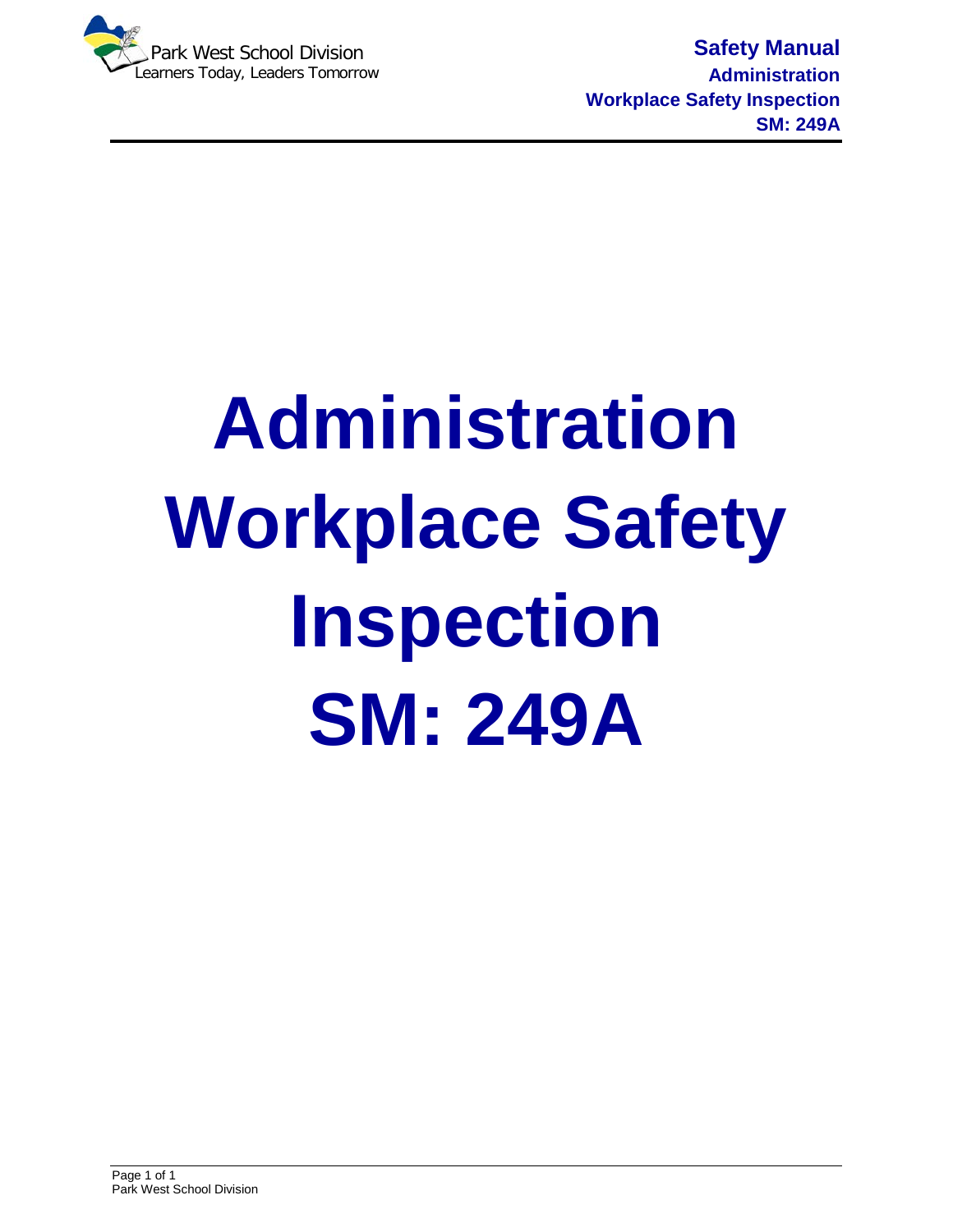#### **Park West School Division Workplace Safety Inspection / Security Checklist**

Site: <u>**Date:** Date:</u>

<u>and the contract of the contract of the contract of the contract of the contract of the contract of the contract of the contract of the contract of the contract of the contract of the contract of the contract of the contr</u>

 $\overline{\phantom{a}}$ 

**Completed By** (please print names)**:**

| <b>Chairs</b>                                                                                       | Yes | N <sub>0</sub> | N/A  |
|-----------------------------------------------------------------------------------------------------|-----|----------------|------|
| Are all chairs in good condition?                                                                   |     |                |      |
| Are adjustable office chairs properly adjusted for the employee?                                    |     |                |      |
| <b>Electrical</b>                                                                                   | Yes | N <sub>0</sub> | N/A  |
| Are all electrical cords in good repair?                                                            |     |                |      |
| Is there clear access to electrical panels?                                                         |     |                |      |
| Are electrical cords secured to prevent trip hazards?                                               |     |                |      |
| Are all electrical panels secured?                                                                  |     |                |      |
| Are plugs, sockets and switches in good condition?                                                  |     |                |      |
| Are all loose or exposed electrical wires properly secured or capped?<br>(not just extension cords) |     |                |      |
| Are electrical vaults free of combustible storage?                                                  |     |                |      |
| <b>Ergonomics</b>                                                                                   | Yes | N <sub>o</sub> | N/A  |
| Is equipment and supplies stored properly so staff do not have to bend                              |     |                |      |
| or reach beyond a safe range?                                                                       |     |                |      |
| <b>Entrances and Exits</b>                                                                          | Yes | N <sub>0</sub> | N/A  |
| Are emergency exits clear of materials or equipment?                                                |     |                |      |
| Are emergency exit signs working?                                                                   |     |                |      |
| Are the proper chemical identification signs clearly visible before                                 |     |                |      |
| Are the proper PPE requirement signs clearly visible before entering the                            |     |                |      |
| room?                                                                                               |     |                |      |
| Are doorways clear of materials or equipment?                                                       |     |                |      |
| <b>Environment (Physical Hazard)</b>                                                                | Yes | N <sub>o</sub> | N/A  |
| Are preventative measures in place protecting employees from cool                                   |     |                |      |
| drafts or excessive heat?                                                                           |     |                |      |
| Are employees protected from excessive noise?                                                       |     |                |      |
| <b>Equipment and Machinery (Physical Hazard)</b>                                                    | Yes | N <sub>0</sub> | N/A  |
| Is proper personal protective equipment being worn as per policy HRS -                              |     |                |      |
| Is machinery adequately guarded as per policy HRS - 045?                                            |     |                |      |
| Page 1 comments                                                                                     |     |                |      |
|                                                                                                     |     |                |      |
|                                                                                                     |     |                |      |
|                                                                                                     |     |                |      |
|                                                                                                     |     |                |      |
| Total Number of "No" answers from page 1:                                                           |     |                | / 19 |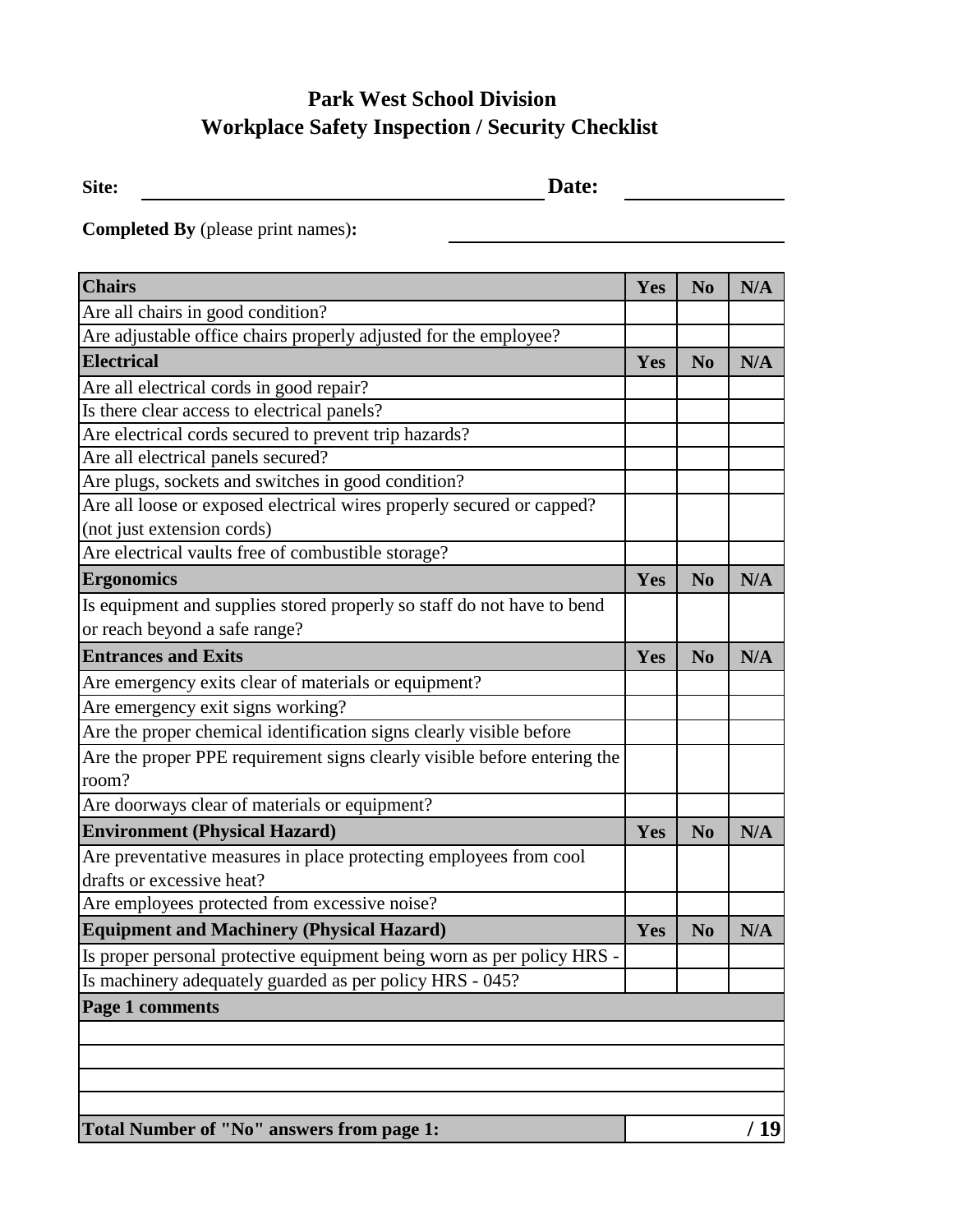| <b>First Aid (Physical Hazard)</b>                                           | Yes | N <sub>0</sub> | N/A |
|------------------------------------------------------------------------------|-----|----------------|-----|
| Is the first aid kit accessible and clearly labeled?                         |     |                |     |
| Is the first aid kit adequate and complete?                                  |     |                |     |
|                                                                              |     |                |     |
| <b>Fire Safety and Security (Physical Hazard)</b>                            | Yes | N <sub>0</sub> | N/A |
| Are fire pull stations identified and accessible?                            |     |                |     |
| Have monthly fire extinguisher inspections been performed?                   |     |                |     |
| Are fire detectors free of obstruction and in serviceable condition?         |     |                |     |
| Are flammable liquids properly stored?                                       |     |                |     |
|                                                                              |     |                |     |
| <b>Floors and Walkways (Physical Hazard)</b>                                 | Yes | N <sub>0</sub> | N/A |
| Are hallways clear of materials or equipment?                                |     |                |     |
| If supplies or materials are stored on the floor, are they away from doors   |     |                |     |
| and aisles and stacked no more than three boxes high? (the three box         |     |                |     |
| high rule is for heavier boxes)                                              |     |                |     |
| Are carpets or tiles in good condition? (i.e. free of loose or lifting       |     |                |     |
| Is all hallway storage limited to one side of the hall? (chairs, lifts etc.) |     |                |     |
| <b>Garbage (Physical Hazard)</b>                                             | Yes | N <sub>0</sub> | N/A |
| Are bins located at suitable points?                                         |     |                |     |
| Are bins emptied regularly?                                                  |     |                |     |
| Is garbage or recycling picked up so it does not accumulate to pose a        |     |                |     |
| fire hazard?                                                                 |     |                |     |
| <b>Hazardous Materials (Chemical and Biological Hazards)</b>                 | Yes | N <sub>0</sub> | N/A |
| Are MSDS sheets available for all hazardous chemical materials?              |     |                |     |
| Are ALL chemical containers clearly labeled with WHMIS labels?               |     |                |     |
| Are hazardous materials properly stored?                                     |     |                |     |
| Are hazardous materials disposed of properly?                                |     |                |     |
| Are storage areas for hazardous goods clearly identified?                    |     |                |     |
| <b>Lighting (Physical Hazard)</b>                                            | Yes | N <sub>0</sub> | N/A |
| Are lighting levels in work areas adequate?                                  |     |                |     |
| Are work areas free of glare or excessive lighting contrast?                 |     |                |     |
| Does emergency lighting work?                                                |     |                |     |
| Page 2 comments                                                              |     |                |     |
|                                                                              |     |                |     |
|                                                                              |     |                |     |
|                                                                              |     |                |     |
|                                                                              |     |                |     |
|                                                                              |     |                |     |
|                                                                              |     |                |     |
|                                                                              |     |                |     |
| Total Number of "No" answers from page 2:                                    |     |                | /21 |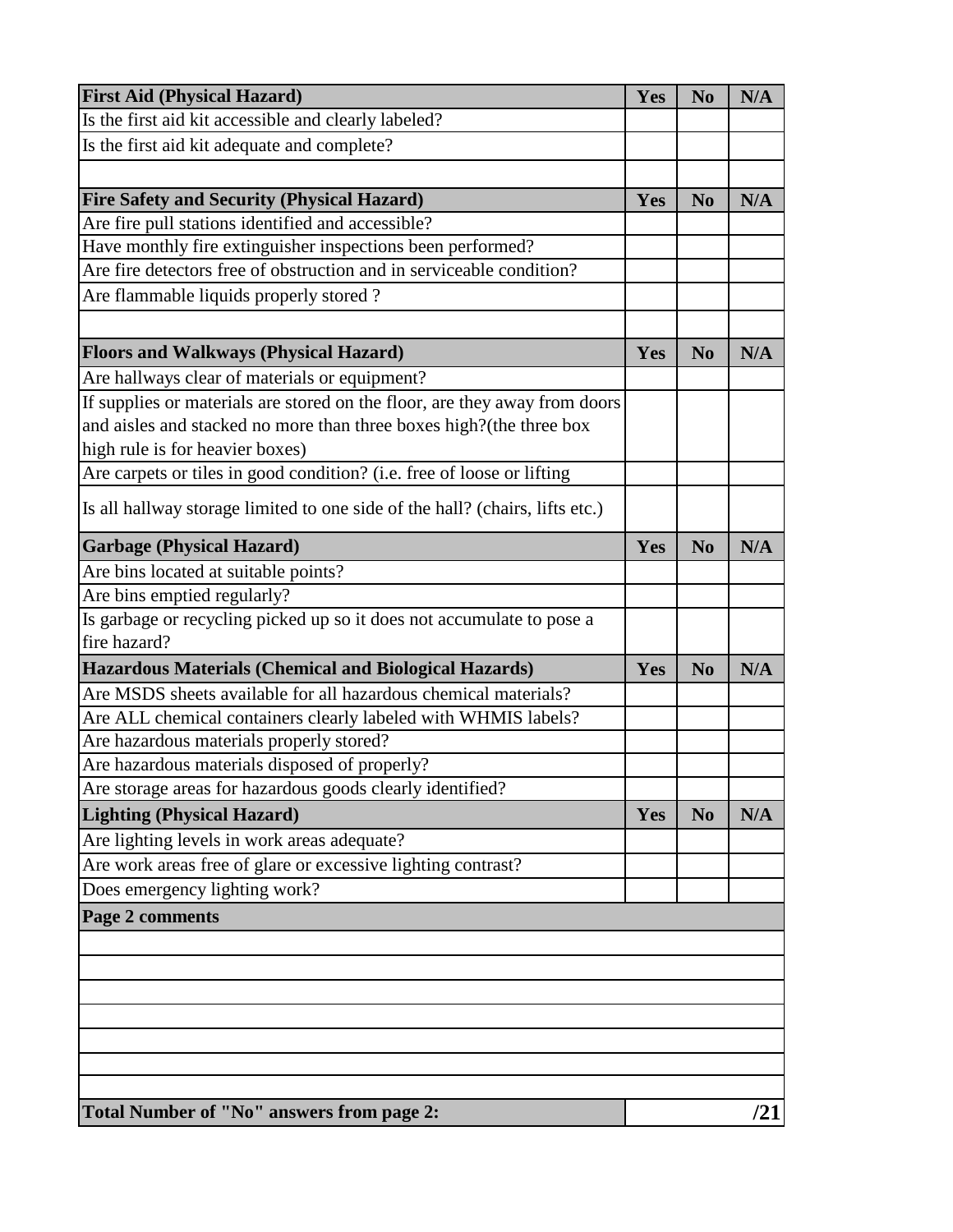| Parking (Physical and Psychological Hazards)                                                | Yes | N <sub>0</sub> | N/A |
|---------------------------------------------------------------------------------------------|-----|----------------|-----|
| Are parking spots and walkways appropriately lighted?                                       |     |                |     |
| Have all possible precautions been taken to ensure icy spots in the                         |     |                |     |
| parking lots have been salted or chipped away?                                              |     |                |     |
|                                                                                             |     |                |     |
| <b>Stairs, Ladders, and Platforms (Physical Hazard)</b>                                     | Yes | N <sub>0</sub> | N/A |
| Are ladders safe and in good condition?                                                     |     |                |     |
| Are stair handles fastened to the wall securely?                                            |     |                |     |
| Are stairwells clear of storage or obstructions?                                            |     |                |     |
| Are stairs and handrails in good condition?                                                 |     |                |     |
|                                                                                             |     |                |     |
| <b>Storage (Physical Hazard)</b>                                                            | Yes | N <sub>0</sub> | N/A |
| Are supplies and materials stored properly on shelves?                                      |     |                |     |
| Does your storage layout minimize lifting problems?                                         |     |                |     |
| Are trolleys or dollies available to move heavy items?                                      |     |                |     |
| Are floors around shelves clear of clutter?                                                 |     |                |     |
| Are racks and shelves in compliance with the Racking and Shelving                           |     |                |     |
| Policy - $HRS - 044$ ?                                                                      |     |                |     |
| <b>Walls and Ceilings (Physical Hazard)</b>                                                 | Yes | N <sub>0</sub> | N/A |
| Are signs and fixtures securely fastened to the wall?                                       |     |                |     |
| Are penetrations in the walls or ceilings repaired?                                         |     |                |     |
|                                                                                             |     |                |     |
| List any additional physical, psychological, ergonomic, chemical, or<br>biological hazards: | Yes | N <sub>0</sub> | N/A |
|                                                                                             |     |                |     |
|                                                                                             |     |                |     |
|                                                                                             |     |                |     |
|                                                                                             |     |                |     |
|                                                                                             |     |                |     |
| Page 3 comments                                                                             |     |                |     |
|                                                                                             |     |                |     |
|                                                                                             |     |                |     |
|                                                                                             |     |                |     |
|                                                                                             |     |                |     |
|                                                                                             |     |                |     |
|                                                                                             |     |                |     |
| Total Number of "No" answers from page 3:                                                   | /13 |                |     |